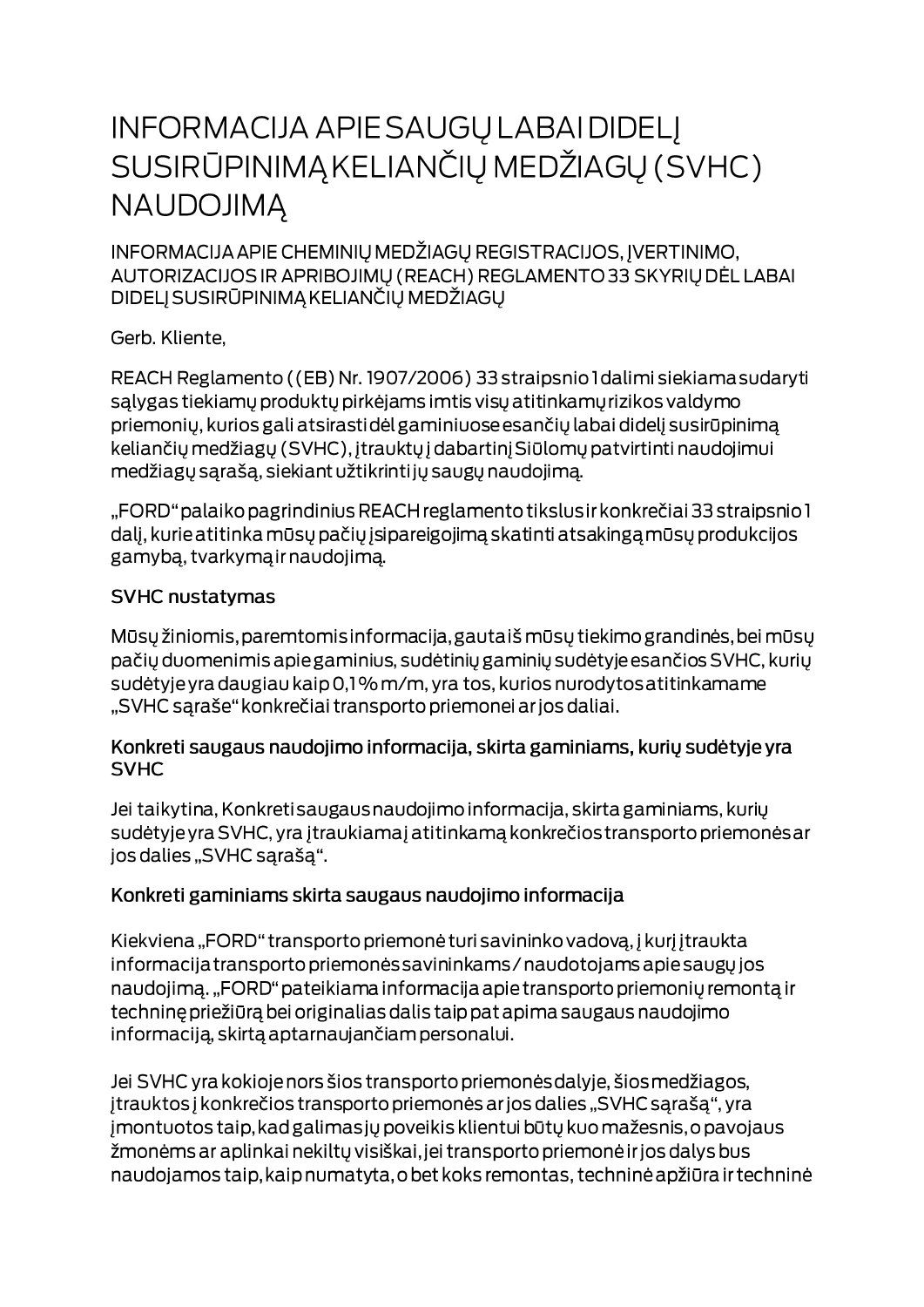priežiūra bus atliekami vadovaujantis šios veiklos techninėmis instrukcijomis ir geriausia bei šiai pramonės šakai į prasta praktika.

Europos Sąjungoje eksploatacijai nebetinkama transporto priemonė gali būti legaliai utilizuojama tik įgaliotoje utilizavimo įmonėje (ATF). Transporto priemonių dalys turėtų būti tvarkomos pagal taikytinus vietinius įstatymus ir vietinių valdžios institucijų nurodymus.

## **Modelis: New Ford Kuga**

SVHC sarašas, paremtas 2022 m. sausio 1d. Europos cheminių medžiagų agentūros (ECHA) Siūlomų patvirtinti naudojimui medžiagų sąrašu

Konkreti saugaus naudojimo informacija, skirta gaminiams, kurių sudėtyje yra SVHC

Nereikalinga jokia saugaus naudojimo informacija – vadovaukitės Bendrąja saugaus gaminių naudojimo informacija.

| <b>Commodity</b>                                          | <b>REACH SVHCs</b>                                         |
|-----------------------------------------------------------|------------------------------------------------------------|
| <b>A/C Compressor</b>                                     | Lead[7439-92-1]                                            |
|                                                           | Silicic acid, lead salt[11120-22-2]                        |
| A/C Lines, Receiver Drier and                             | Lead[7439-92-1]                                            |
| <b>Accumulator</b>                                        |                                                            |
| <b>ABS/ESC Module</b>                                     | Lead[7439-92-1]                                            |
| <b>Accessories</b>                                        | 1,2-Dimethoxyethane[110-71-4]                              |
|                                                           | 4,4'-Isopropylidenediphenol[80-05-7]                       |
|                                                           | Lead[7439-92-1]                                            |
|                                                           | Octamethylcyclotetrasiloxane[556-67-2]                     |
| <b>Active and Air Suspension</b>                          | Lead[7439-92-1]                                            |
| <b>Adaptive Cruise Control</b>                            | 1,3,5-Tris(oxiranylmethyl)-1,3,5-triazine-2,4,6(1H,3H,5H)- |
|                                                           | trione[2451-62-9]                                          |
|                                                           | Lead[7439-92-1]                                            |
| <b>Air Brakes</b>                                         | Lead[7439-92-1]                                            |
| <b>AIS - Air Cleaner and Low</b><br><b>Pressure Ducts</b> | Lead[7439-92-1]                                            |
| <b>AIS - High Pressure Ducts</b>                          | Lead[7439-92-1]                                            |
| <b>Alternator</b>                                         | Lead[7439-92-1]                                            |
| Antenna                                                   | Lead[7439-92-1]                                            |
| Appliques (Pillar, Decklid,<br>Roof)                      | C,C'-azodi(formamide)[123-77-3]                            |
|                                                           | Lead[7439-92-1]                                            |
| <b>Audio and Navigation Head</b><br><b>Units</b>          | Lead[7439-92-1]                                            |
| Axle                                                      | Boric acid[10043-35-3]                                     |
|                                                           | Lead[7439-92-1]                                            |
| <b>Battery</b>                                            | Lead [7439-92-1]                                           |
| <b>Body Moldings - Roof Rack</b>                          | C,C'-azodi(formamide)[123-77-3]                            |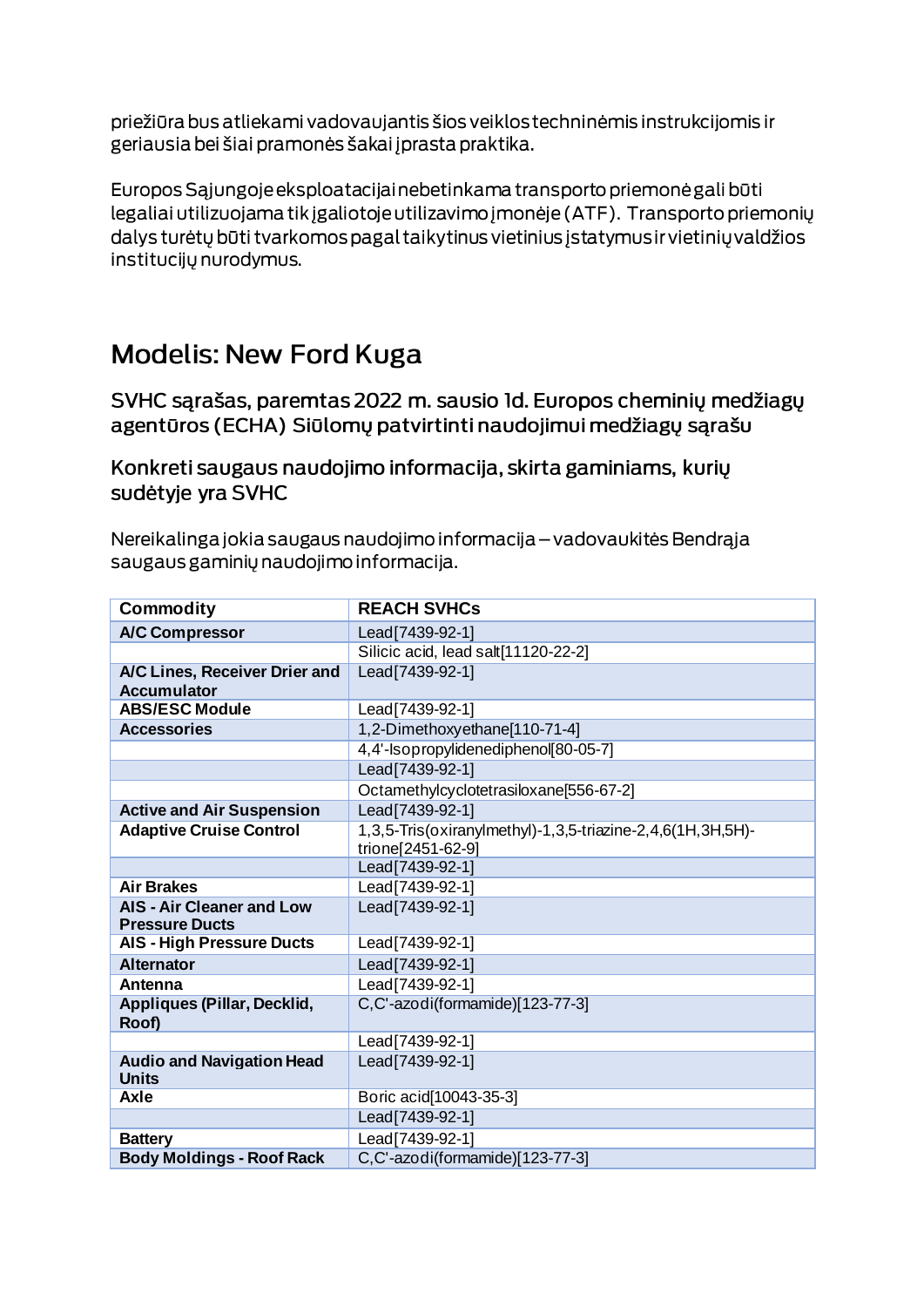| <b>Body Structure -</b>                                                  | Dicyclohexyl-phthalate[84-61-7]                        |
|--------------------------------------------------------------------------|--------------------------------------------------------|
| Decklid/Liftgate (incl                                                   |                                                        |
| Hinge/Supt)                                                              |                                                        |
| <b>Body Structure - Floor Pan -</b>                                      | Lead[7439-92-1]<br>Diboron-trioxide[1303-86-2]         |
| <b>Front Floor and Side Sill</b>                                         |                                                        |
|                                                                          | Lead[7439-92-1]                                        |
|                                                                          | Refractory ceramic fibres[142844-00-6]                 |
| <b>Body Structure - Floor Pan -</b><br><b>Rear Floor</b>                 | Lead[7439-92-1]                                        |
| Bodyside, Wheel Arch,<br><b>Rocker Moldings</b>                          | Lead[7439-92-1]                                        |
| <b>Brake Actuation</b>                                                   | C,C'-azodi(formamide)[123-77-3]                        |
|                                                                          | Lead[7439-92-1]                                        |
| <b>Brake Tubes and Hoses</b>                                             | Lead [7439-92-1]                                       |
| <b>Brakes - Caliper &amp; Anchor</b><br><b>Brkt Assy (Front, Rear)</b>   | 2-Methylimidazole[693-98-1]                            |
|                                                                          | Lead[7439-92-1]                                        |
| <b>CCB (IP cross car beam)</b>                                           | Lead[7439-92-1]                                        |
| <b>CHMSL</b>                                                             | Dicyclohexyl-phthalate[84-61-7]                        |
| <b>Combined Sensing Module</b>                                           | 1,2-Dimethoxyethane[110-71-4]                          |
| <b>Console Floor/Rear</b>                                                | 6,6'-Di-tert-butyl-2,2'-methylenedi-p-cresol[119-47-1] |
| <b>Cooling Fans</b>                                                      | Lead[7439-92-1]                                        |
| <b>Cooling Hoses &amp; Bottles</b>                                       | Lead [7439-92-1]                                       |
| <b>Door Handles</b>                                                      | 1-Methyl-2-pyrrolidone[872-50-4]                       |
| Driveshaft(s)                                                            | 6,6'-Di-tert-butyl-2,2'-methylenedi-p-cresol[119-47-1] |
|                                                                          | C,C'-azodi(formamide)[123-77-3]                        |
| <b>EDS Wiring Assembly &amp;</b>                                         | 4,4'-Isopropylidenediphenol[80-05-7]                   |
| <b>Components</b>                                                        |                                                        |
|                                                                          | Decamethylcyclopentasiloxane[541-02-6]                 |
|                                                                          | Lead[7439-92-1]                                        |
| <b>EGR System (Gas/Diesel)</b>                                           | Lead[7439-92-1]                                        |
| <b>Electro/Mechanical Devices</b><br><b>Electro/Mechanical Devices -</b> | Lead[7439-92-1]<br>Lead[7439-92-1]                     |
| <b>Reception</b>                                                         |                                                        |
| <b>Electronic Control Panel and</b><br><b>CCH</b>                        | Lead[7439-92-1]                                        |
|                                                                          | N, N-Dimethylacetamide[127-19-5]                       |
| <b>Electronic Modules - Displays</b>                                     | Lead[7439-92-1]                                        |
| <b>Electronic Modules - Door</b><br>Zone                                 | Lead[7439-92-1]                                        |
| <b>Electronic Modules -</b><br>Headlamp                                  | Lead[7439-92-1]                                        |
| <b>Electronic Modules - Power</b><br>Decklid/Liftgate (PLG)              | Lead [7439-92-1]                                       |
| <b>Electronic Modules -</b><br><b>Suspension</b>                         | Lead [7439-92-1]                                       |
| <b>Electronic Modules - SYNC</b>                                         | 2-Methylimidazole[693-98-1]                            |
|                                                                          | Lead[7439-92-1]                                        |
| <b>Engine Covers and Badges</b>                                          | Lead[7439-92-1]                                        |
| <b>Engine Sealing (Including</b><br>head gaskets)                        | Lead[7439-92-1]                                        |
| <b>Engine Water Pumps</b>                                                | Lead[7439-92-1]                                        |
| <b>Evaporator and Blower</b><br><b>Assemby (HVAC Module)</b>             | 4,4'-Isopropylidenediphenol[80-05-7]                   |
|                                                                          | Lead <sup>[7439-92-1]</sup>                            |
|                                                                          | Refractory ceramic fibres[142844-00-6]                 |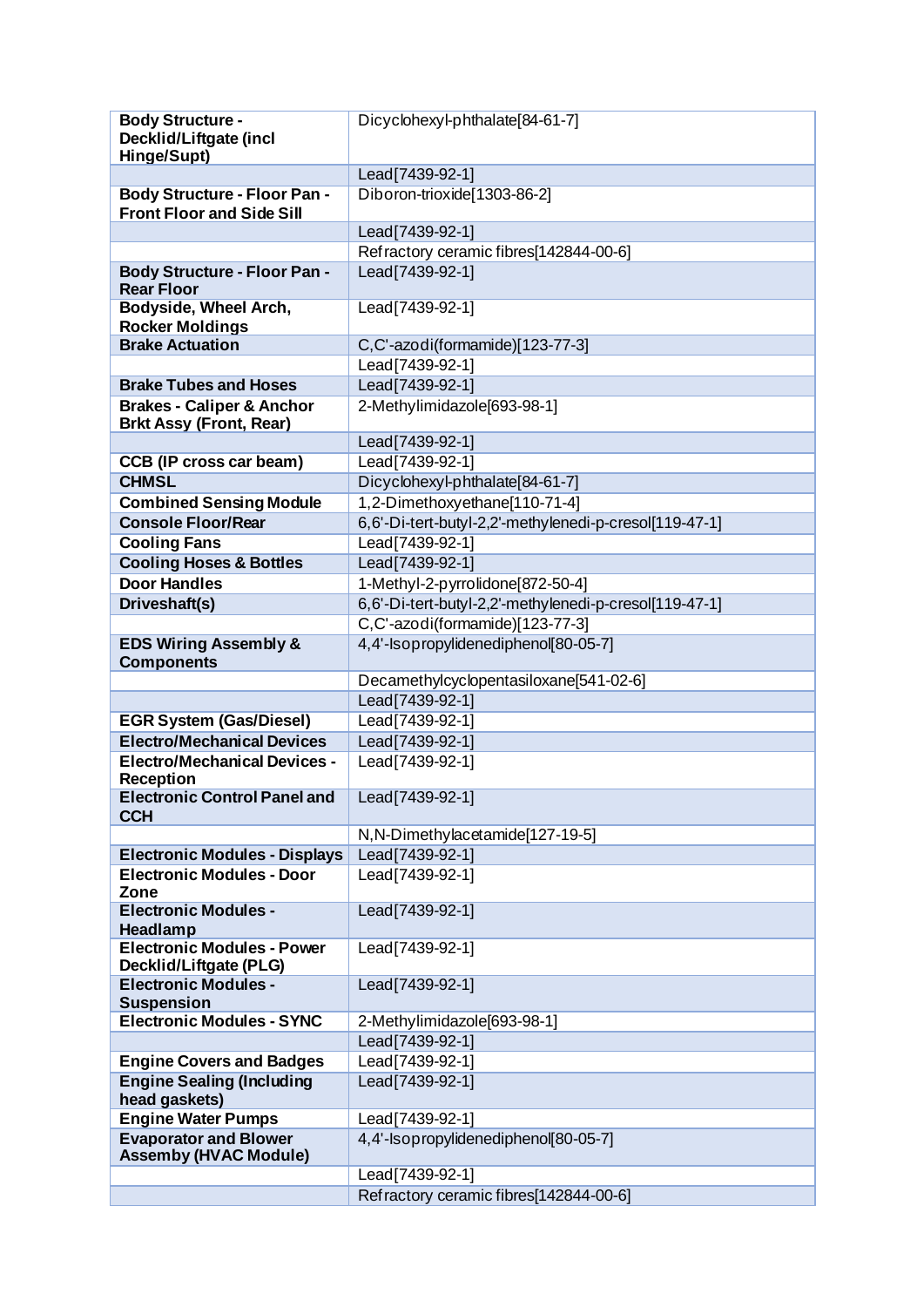| <b>FEAD</b><br>Lead[7439-92-1]<br>Lead [7439-92-1]<br><b>Fuel Canister Assembly</b><br><b>Fuel Door</b><br>Lead[7439-92-1]<br><b>Fuel Injection</b><br>Lead[7439-92-1]<br><b>Fuel Lines</b><br>2,4-Di-tert-butyl-6-(5-chlorobenzotriazol-2-yl)phenol[3864-99-1]<br>6,6'-Di-tert-butyl-2,2'-methylenedi-p-cresol[119-47-1]<br>Lead[7439-92-1]<br>Lead [7439-92-1]<br><b>Fuel Tanks</b><br>Lead [7439-92-1]<br>Half Shaft(s)<br><b>Headlamp / Side Marker</b><br>1,3,5-Tris(oxiranylmethyl)-1,3,5-triazine-2,4,6(1H,3H,5H)-<br>trione[2451-62-9]<br>Diboron-trioxide[1303-86-2]<br>Lead [7439-92-1]<br>2-ethylhexyl 10-ethyl-4,4-dioctyl-7-oxo-8-oxa-3,5-dithia-4-<br><b>Headlamp Jet Wash</b><br>stannatetradecanoate[15571-58-1]<br><b>Hinges and Checks - Side</b><br>Cobalt sulphate[10124-43-3]<br><b>Door</b><br><b>I/S Mirror</b><br>Lead[7439-92-1]<br><b>Instrument Cluster</b><br>4-Methylcyclohexyl-1,6-dicarboxylic acid anhydride[19438-60-9]<br>Lead[7439-92-1]<br>4,4'-Isopropylidenediphenol[80-05-7]<br><b>Interior Lighting</b><br>Lead[7439-92-1]<br>Latches - Hood, Decklid and<br>Lead   7439-92-1 ]<br><b>Liftgate Latches</b><br><b>Locks</b><br>Lead[7439-92-1]<br><b>Luggage and Interior Cargo</b><br>Octamethylcyclotetrasiloxane[556-67-2]<br><b>Management/Covers</b><br><b>Mirrors</b><br>Lead[7439-92-1]<br><b>Moonroof</b><br>Lead[7439-92-1]<br><b>Park Assist</b><br>Lead   7439-92-1  <br><b>Pedestrian Alert System</b><br>Lead[7439-92-1]<br>(PAS)<br>N, N-Dimethylacetamide[127-19-5]<br>4,4'-Isopropylidenediphenol[80-05-7]<br><b>Powertrain Control Module</b><br>(PCM/EEC/ECM)<br>Lead[7439-92-1]<br>1-Methyl-2-pyrrolidone[872-50-4]<br><b>PT Mounts</b><br>Lead[7439-92-1]<br>Lead [7439-92-1]<br><b>PT Sensors</b><br><b>PTU (FWD)</b><br>Lead [7439-92-1]<br>1,3,5-Tris(oxiranylmethyl)-1,3,5-triazine-2,4,6(1H,3H,5H)-<br><b>Rain and Daylight Sensor</b><br>trione[2451-62-9]<br><b>Restraint Electronics</b><br>Lead[7439-92-1]<br><b>Sealing - Door Dynamic Seals</b><br>C,C'-azodi(formamide)[123-77-3]<br>Imidazolidine-2-thione[96-45-7]<br>6,6'-Di-tert-butyl-2,2'-methylenedi-p-cresol[119-47-1]<br><b>Seat Belts (Front and Rear)</b><br>Lead[7439-92-1]<br>C,C'-azodi(formamide)[123-77-3]<br><b>Seats - Foam - Cut and Sew</b><br>2-Methyl-1-(4-methylthiophenyl)-2-morpholinopropan-1-<br><b>Seats - Structures</b><br>one[71868-10-5]<br>Lead[7439-92-1]<br>Octamethylcyclotetrasiloxane[556-67-2]<br><b>Shifter Cables/Brackets -</b><br>Lead[7439-92-1]<br>Auto<br><b>Shock Absorbers</b><br>Lead[7439-92-1] | <b>Exhaust Cold End (Muffler &amp;</b> | Lead[7439-92-1] |
|--------------------------------------------------------------------------------------------------------------------------------------------------------------------------------------------------------------------------------------------------------------------------------------------------------------------------------------------------------------------------------------------------------------------------------------------------------------------------------------------------------------------------------------------------------------------------------------------------------------------------------------------------------------------------------------------------------------------------------------------------------------------------------------------------------------------------------------------------------------------------------------------------------------------------------------------------------------------------------------------------------------------------------------------------------------------------------------------------------------------------------------------------------------------------------------------------------------------------------------------------------------------------------------------------------------------------------------------------------------------------------------------------------------------------------------------------------------------------------------------------------------------------------------------------------------------------------------------------------------------------------------------------------------------------------------------------------------------------------------------------------------------------------------------------------------------------------------------------------------------------------------------------------------------------------------------------------------------------------------------------------------------------------------------------------------------------------------------------------------------------------------------------------------------------------------------------------------------------------------------------------------------------------------------------------------------------------------------------------------------------------------------------------------------------------------------------------------------------------------------------------------------------------------------------------------------------|----------------------------------------|-----------------|
|                                                                                                                                                                                                                                                                                                                                                                                                                                                                                                                                                                                                                                                                                                                                                                                                                                                                                                                                                                                                                                                                                                                                                                                                                                                                                                                                                                                                                                                                                                                                                                                                                                                                                                                                                                                                                                                                                                                                                                                                                                                                                                                                                                                                                                                                                                                                                                                                                                                                                                                                                                          | <b>Output Pipe Assembly)</b>           |                 |
|                                                                                                                                                                                                                                                                                                                                                                                                                                                                                                                                                                                                                                                                                                                                                                                                                                                                                                                                                                                                                                                                                                                                                                                                                                                                                                                                                                                                                                                                                                                                                                                                                                                                                                                                                                                                                                                                                                                                                                                                                                                                                                                                                                                                                                                                                                                                                                                                                                                                                                                                                                          |                                        |                 |
|                                                                                                                                                                                                                                                                                                                                                                                                                                                                                                                                                                                                                                                                                                                                                                                                                                                                                                                                                                                                                                                                                                                                                                                                                                                                                                                                                                                                                                                                                                                                                                                                                                                                                                                                                                                                                                                                                                                                                                                                                                                                                                                                                                                                                                                                                                                                                                                                                                                                                                                                                                          |                                        |                 |
|                                                                                                                                                                                                                                                                                                                                                                                                                                                                                                                                                                                                                                                                                                                                                                                                                                                                                                                                                                                                                                                                                                                                                                                                                                                                                                                                                                                                                                                                                                                                                                                                                                                                                                                                                                                                                                                                                                                                                                                                                                                                                                                                                                                                                                                                                                                                                                                                                                                                                                                                                                          |                                        |                 |
|                                                                                                                                                                                                                                                                                                                                                                                                                                                                                                                                                                                                                                                                                                                                                                                                                                                                                                                                                                                                                                                                                                                                                                                                                                                                                                                                                                                                                                                                                                                                                                                                                                                                                                                                                                                                                                                                                                                                                                                                                                                                                                                                                                                                                                                                                                                                                                                                                                                                                                                                                                          |                                        |                 |
|                                                                                                                                                                                                                                                                                                                                                                                                                                                                                                                                                                                                                                                                                                                                                                                                                                                                                                                                                                                                                                                                                                                                                                                                                                                                                                                                                                                                                                                                                                                                                                                                                                                                                                                                                                                                                                                                                                                                                                                                                                                                                                                                                                                                                                                                                                                                                                                                                                                                                                                                                                          |                                        |                 |
|                                                                                                                                                                                                                                                                                                                                                                                                                                                                                                                                                                                                                                                                                                                                                                                                                                                                                                                                                                                                                                                                                                                                                                                                                                                                                                                                                                                                                                                                                                                                                                                                                                                                                                                                                                                                                                                                                                                                                                                                                                                                                                                                                                                                                                                                                                                                                                                                                                                                                                                                                                          |                                        |                 |
|                                                                                                                                                                                                                                                                                                                                                                                                                                                                                                                                                                                                                                                                                                                                                                                                                                                                                                                                                                                                                                                                                                                                                                                                                                                                                                                                                                                                                                                                                                                                                                                                                                                                                                                                                                                                                                                                                                                                                                                                                                                                                                                                                                                                                                                                                                                                                                                                                                                                                                                                                                          |                                        |                 |
|                                                                                                                                                                                                                                                                                                                                                                                                                                                                                                                                                                                                                                                                                                                                                                                                                                                                                                                                                                                                                                                                                                                                                                                                                                                                                                                                                                                                                                                                                                                                                                                                                                                                                                                                                                                                                                                                                                                                                                                                                                                                                                                                                                                                                                                                                                                                                                                                                                                                                                                                                                          |                                        |                 |
|                                                                                                                                                                                                                                                                                                                                                                                                                                                                                                                                                                                                                                                                                                                                                                                                                                                                                                                                                                                                                                                                                                                                                                                                                                                                                                                                                                                                                                                                                                                                                                                                                                                                                                                                                                                                                                                                                                                                                                                                                                                                                                                                                                                                                                                                                                                                                                                                                                                                                                                                                                          |                                        |                 |
|                                                                                                                                                                                                                                                                                                                                                                                                                                                                                                                                                                                                                                                                                                                                                                                                                                                                                                                                                                                                                                                                                                                                                                                                                                                                                                                                                                                                                                                                                                                                                                                                                                                                                                                                                                                                                                                                                                                                                                                                                                                                                                                                                                                                                                                                                                                                                                                                                                                                                                                                                                          |                                        |                 |
|                                                                                                                                                                                                                                                                                                                                                                                                                                                                                                                                                                                                                                                                                                                                                                                                                                                                                                                                                                                                                                                                                                                                                                                                                                                                                                                                                                                                                                                                                                                                                                                                                                                                                                                                                                                                                                                                                                                                                                                                                                                                                                                                                                                                                                                                                                                                                                                                                                                                                                                                                                          |                                        |                 |
|                                                                                                                                                                                                                                                                                                                                                                                                                                                                                                                                                                                                                                                                                                                                                                                                                                                                                                                                                                                                                                                                                                                                                                                                                                                                                                                                                                                                                                                                                                                                                                                                                                                                                                                                                                                                                                                                                                                                                                                                                                                                                                                                                                                                                                                                                                                                                                                                                                                                                                                                                                          |                                        |                 |
|                                                                                                                                                                                                                                                                                                                                                                                                                                                                                                                                                                                                                                                                                                                                                                                                                                                                                                                                                                                                                                                                                                                                                                                                                                                                                                                                                                                                                                                                                                                                                                                                                                                                                                                                                                                                                                                                                                                                                                                                                                                                                                                                                                                                                                                                                                                                                                                                                                                                                                                                                                          |                                        |                 |
|                                                                                                                                                                                                                                                                                                                                                                                                                                                                                                                                                                                                                                                                                                                                                                                                                                                                                                                                                                                                                                                                                                                                                                                                                                                                                                                                                                                                                                                                                                                                                                                                                                                                                                                                                                                                                                                                                                                                                                                                                                                                                                                                                                                                                                                                                                                                                                                                                                                                                                                                                                          |                                        |                 |
|                                                                                                                                                                                                                                                                                                                                                                                                                                                                                                                                                                                                                                                                                                                                                                                                                                                                                                                                                                                                                                                                                                                                                                                                                                                                                                                                                                                                                                                                                                                                                                                                                                                                                                                                                                                                                                                                                                                                                                                                                                                                                                                                                                                                                                                                                                                                                                                                                                                                                                                                                                          |                                        |                 |
|                                                                                                                                                                                                                                                                                                                                                                                                                                                                                                                                                                                                                                                                                                                                                                                                                                                                                                                                                                                                                                                                                                                                                                                                                                                                                                                                                                                                                                                                                                                                                                                                                                                                                                                                                                                                                                                                                                                                                                                                                                                                                                                                                                                                                                                                                                                                                                                                                                                                                                                                                                          |                                        |                 |
|                                                                                                                                                                                                                                                                                                                                                                                                                                                                                                                                                                                                                                                                                                                                                                                                                                                                                                                                                                                                                                                                                                                                                                                                                                                                                                                                                                                                                                                                                                                                                                                                                                                                                                                                                                                                                                                                                                                                                                                                                                                                                                                                                                                                                                                                                                                                                                                                                                                                                                                                                                          |                                        |                 |
|                                                                                                                                                                                                                                                                                                                                                                                                                                                                                                                                                                                                                                                                                                                                                                                                                                                                                                                                                                                                                                                                                                                                                                                                                                                                                                                                                                                                                                                                                                                                                                                                                                                                                                                                                                                                                                                                                                                                                                                                                                                                                                                                                                                                                                                                                                                                                                                                                                                                                                                                                                          |                                        |                 |
|                                                                                                                                                                                                                                                                                                                                                                                                                                                                                                                                                                                                                                                                                                                                                                                                                                                                                                                                                                                                                                                                                                                                                                                                                                                                                                                                                                                                                                                                                                                                                                                                                                                                                                                                                                                                                                                                                                                                                                                                                                                                                                                                                                                                                                                                                                                                                                                                                                                                                                                                                                          |                                        |                 |
|                                                                                                                                                                                                                                                                                                                                                                                                                                                                                                                                                                                                                                                                                                                                                                                                                                                                                                                                                                                                                                                                                                                                                                                                                                                                                                                                                                                                                                                                                                                                                                                                                                                                                                                                                                                                                                                                                                                                                                                                                                                                                                                                                                                                                                                                                                                                                                                                                                                                                                                                                                          |                                        |                 |
|                                                                                                                                                                                                                                                                                                                                                                                                                                                                                                                                                                                                                                                                                                                                                                                                                                                                                                                                                                                                                                                                                                                                                                                                                                                                                                                                                                                                                                                                                                                                                                                                                                                                                                                                                                                                                                                                                                                                                                                                                                                                                                                                                                                                                                                                                                                                                                                                                                                                                                                                                                          |                                        |                 |
|                                                                                                                                                                                                                                                                                                                                                                                                                                                                                                                                                                                                                                                                                                                                                                                                                                                                                                                                                                                                                                                                                                                                                                                                                                                                                                                                                                                                                                                                                                                                                                                                                                                                                                                                                                                                                                                                                                                                                                                                                                                                                                                                                                                                                                                                                                                                                                                                                                                                                                                                                                          |                                        |                 |
|                                                                                                                                                                                                                                                                                                                                                                                                                                                                                                                                                                                                                                                                                                                                                                                                                                                                                                                                                                                                                                                                                                                                                                                                                                                                                                                                                                                                                                                                                                                                                                                                                                                                                                                                                                                                                                                                                                                                                                                                                                                                                                                                                                                                                                                                                                                                                                                                                                                                                                                                                                          |                                        |                 |
|                                                                                                                                                                                                                                                                                                                                                                                                                                                                                                                                                                                                                                                                                                                                                                                                                                                                                                                                                                                                                                                                                                                                                                                                                                                                                                                                                                                                                                                                                                                                                                                                                                                                                                                                                                                                                                                                                                                                                                                                                                                                                                                                                                                                                                                                                                                                                                                                                                                                                                                                                                          |                                        |                 |
|                                                                                                                                                                                                                                                                                                                                                                                                                                                                                                                                                                                                                                                                                                                                                                                                                                                                                                                                                                                                                                                                                                                                                                                                                                                                                                                                                                                                                                                                                                                                                                                                                                                                                                                                                                                                                                                                                                                                                                                                                                                                                                                                                                                                                                                                                                                                                                                                                                                                                                                                                                          |                                        |                 |
|                                                                                                                                                                                                                                                                                                                                                                                                                                                                                                                                                                                                                                                                                                                                                                                                                                                                                                                                                                                                                                                                                                                                                                                                                                                                                                                                                                                                                                                                                                                                                                                                                                                                                                                                                                                                                                                                                                                                                                                                                                                                                                                                                                                                                                                                                                                                                                                                                                                                                                                                                                          |                                        |                 |
|                                                                                                                                                                                                                                                                                                                                                                                                                                                                                                                                                                                                                                                                                                                                                                                                                                                                                                                                                                                                                                                                                                                                                                                                                                                                                                                                                                                                                                                                                                                                                                                                                                                                                                                                                                                                                                                                                                                                                                                                                                                                                                                                                                                                                                                                                                                                                                                                                                                                                                                                                                          |                                        |                 |
|                                                                                                                                                                                                                                                                                                                                                                                                                                                                                                                                                                                                                                                                                                                                                                                                                                                                                                                                                                                                                                                                                                                                                                                                                                                                                                                                                                                                                                                                                                                                                                                                                                                                                                                                                                                                                                                                                                                                                                                                                                                                                                                                                                                                                                                                                                                                                                                                                                                                                                                                                                          |                                        |                 |
|                                                                                                                                                                                                                                                                                                                                                                                                                                                                                                                                                                                                                                                                                                                                                                                                                                                                                                                                                                                                                                                                                                                                                                                                                                                                                                                                                                                                                                                                                                                                                                                                                                                                                                                                                                                                                                                                                                                                                                                                                                                                                                                                                                                                                                                                                                                                                                                                                                                                                                                                                                          |                                        |                 |
|                                                                                                                                                                                                                                                                                                                                                                                                                                                                                                                                                                                                                                                                                                                                                                                                                                                                                                                                                                                                                                                                                                                                                                                                                                                                                                                                                                                                                                                                                                                                                                                                                                                                                                                                                                                                                                                                                                                                                                                                                                                                                                                                                                                                                                                                                                                                                                                                                                                                                                                                                                          |                                        |                 |
|                                                                                                                                                                                                                                                                                                                                                                                                                                                                                                                                                                                                                                                                                                                                                                                                                                                                                                                                                                                                                                                                                                                                                                                                                                                                                                                                                                                                                                                                                                                                                                                                                                                                                                                                                                                                                                                                                                                                                                                                                                                                                                                                                                                                                                                                                                                                                                                                                                                                                                                                                                          |                                        |                 |
|                                                                                                                                                                                                                                                                                                                                                                                                                                                                                                                                                                                                                                                                                                                                                                                                                                                                                                                                                                                                                                                                                                                                                                                                                                                                                                                                                                                                                                                                                                                                                                                                                                                                                                                                                                                                                                                                                                                                                                                                                                                                                                                                                                                                                                                                                                                                                                                                                                                                                                                                                                          |                                        |                 |
|                                                                                                                                                                                                                                                                                                                                                                                                                                                                                                                                                                                                                                                                                                                                                                                                                                                                                                                                                                                                                                                                                                                                                                                                                                                                                                                                                                                                                                                                                                                                                                                                                                                                                                                                                                                                                                                                                                                                                                                                                                                                                                                                                                                                                                                                                                                                                                                                                                                                                                                                                                          |                                        |                 |
|                                                                                                                                                                                                                                                                                                                                                                                                                                                                                                                                                                                                                                                                                                                                                                                                                                                                                                                                                                                                                                                                                                                                                                                                                                                                                                                                                                                                                                                                                                                                                                                                                                                                                                                                                                                                                                                                                                                                                                                                                                                                                                                                                                                                                                                                                                                                                                                                                                                                                                                                                                          |                                        |                 |
|                                                                                                                                                                                                                                                                                                                                                                                                                                                                                                                                                                                                                                                                                                                                                                                                                                                                                                                                                                                                                                                                                                                                                                                                                                                                                                                                                                                                                                                                                                                                                                                                                                                                                                                                                                                                                                                                                                                                                                                                                                                                                                                                                                                                                                                                                                                                                                                                                                                                                                                                                                          |                                        |                 |
|                                                                                                                                                                                                                                                                                                                                                                                                                                                                                                                                                                                                                                                                                                                                                                                                                                                                                                                                                                                                                                                                                                                                                                                                                                                                                                                                                                                                                                                                                                                                                                                                                                                                                                                                                                                                                                                                                                                                                                                                                                                                                                                                                                                                                                                                                                                                                                                                                                                                                                                                                                          |                                        |                 |
|                                                                                                                                                                                                                                                                                                                                                                                                                                                                                                                                                                                                                                                                                                                                                                                                                                                                                                                                                                                                                                                                                                                                                                                                                                                                                                                                                                                                                                                                                                                                                                                                                                                                                                                                                                                                                                                                                                                                                                                                                                                                                                                                                                                                                                                                                                                                                                                                                                                                                                                                                                          |                                        |                 |
|                                                                                                                                                                                                                                                                                                                                                                                                                                                                                                                                                                                                                                                                                                                                                                                                                                                                                                                                                                                                                                                                                                                                                                                                                                                                                                                                                                                                                                                                                                                                                                                                                                                                                                                                                                                                                                                                                                                                                                                                                                                                                                                                                                                                                                                                                                                                                                                                                                                                                                                                                                          |                                        |                 |
|                                                                                                                                                                                                                                                                                                                                                                                                                                                                                                                                                                                                                                                                                                                                                                                                                                                                                                                                                                                                                                                                                                                                                                                                                                                                                                                                                                                                                                                                                                                                                                                                                                                                                                                                                                                                                                                                                                                                                                                                                                                                                                                                                                                                                                                                                                                                                                                                                                                                                                                                                                          |                                        |                 |
|                                                                                                                                                                                                                                                                                                                                                                                                                                                                                                                                                                                                                                                                                                                                                                                                                                                                                                                                                                                                                                                                                                                                                                                                                                                                                                                                                                                                                                                                                                                                                                                                                                                                                                                                                                                                                                                                                                                                                                                                                                                                                                                                                                                                                                                                                                                                                                                                                                                                                                                                                                          |                                        |                 |
|                                                                                                                                                                                                                                                                                                                                                                                                                                                                                                                                                                                                                                                                                                                                                                                                                                                                                                                                                                                                                                                                                                                                                                                                                                                                                                                                                                                                                                                                                                                                                                                                                                                                                                                                                                                                                                                                                                                                                                                                                                                                                                                                                                                                                                                                                                                                                                                                                                                                                                                                                                          |                                        |                 |
|                                                                                                                                                                                                                                                                                                                                                                                                                                                                                                                                                                                                                                                                                                                                                                                                                                                                                                                                                                                                                                                                                                                                                                                                                                                                                                                                                                                                                                                                                                                                                                                                                                                                                                                                                                                                                                                                                                                                                                                                                                                                                                                                                                                                                                                                                                                                                                                                                                                                                                                                                                          |                                        |                 |
|                                                                                                                                                                                                                                                                                                                                                                                                                                                                                                                                                                                                                                                                                                                                                                                                                                                                                                                                                                                                                                                                                                                                                                                                                                                                                                                                                                                                                                                                                                                                                                                                                                                                                                                                                                                                                                                                                                                                                                                                                                                                                                                                                                                                                                                                                                                                                                                                                                                                                                                                                                          |                                        |                 |
|                                                                                                                                                                                                                                                                                                                                                                                                                                                                                                                                                                                                                                                                                                                                                                                                                                                                                                                                                                                                                                                                                                                                                                                                                                                                                                                                                                                                                                                                                                                                                                                                                                                                                                                                                                                                                                                                                                                                                                                                                                                                                                                                                                                                                                                                                                                                                                                                                                                                                                                                                                          |                                        |                 |
|                                                                                                                                                                                                                                                                                                                                                                                                                                                                                                                                                                                                                                                                                                                                                                                                                                                                                                                                                                                                                                                                                                                                                                                                                                                                                                                                                                                                                                                                                                                                                                                                                                                                                                                                                                                                                                                                                                                                                                                                                                                                                                                                                                                                                                                                                                                                                                                                                                                                                                                                                                          |                                        |                 |
|                                                                                                                                                                                                                                                                                                                                                                                                                                                                                                                                                                                                                                                                                                                                                                                                                                                                                                                                                                                                                                                                                                                                                                                                                                                                                                                                                                                                                                                                                                                                                                                                                                                                                                                                                                                                                                                                                                                                                                                                                                                                                                                                                                                                                                                                                                                                                                                                                                                                                                                                                                          |                                        |                 |
|                                                                                                                                                                                                                                                                                                                                                                                                                                                                                                                                                                                                                                                                                                                                                                                                                                                                                                                                                                                                                                                                                                                                                                                                                                                                                                                                                                                                                                                                                                                                                                                                                                                                                                                                                                                                                                                                                                                                                                                                                                                                                                                                                                                                                                                                                                                                                                                                                                                                                                                                                                          |                                        |                 |
|                                                                                                                                                                                                                                                                                                                                                                                                                                                                                                                                                                                                                                                                                                                                                                                                                                                                                                                                                                                                                                                                                                                                                                                                                                                                                                                                                                                                                                                                                                                                                                                                                                                                                                                                                                                                                                                                                                                                                                                                                                                                                                                                                                                                                                                                                                                                                                                                                                                                                                                                                                          |                                        |                 |
|                                                                                                                                                                                                                                                                                                                                                                                                                                                                                                                                                                                                                                                                                                                                                                                                                                                                                                                                                                                                                                                                                                                                                                                                                                                                                                                                                                                                                                                                                                                                                                                                                                                                                                                                                                                                                                                                                                                                                                                                                                                                                                                                                                                                                                                                                                                                                                                                                                                                                                                                                                          |                                        |                 |
|                                                                                                                                                                                                                                                                                                                                                                                                                                                                                                                                                                                                                                                                                                                                                                                                                                                                                                                                                                                                                                                                                                                                                                                                                                                                                                                                                                                                                                                                                                                                                                                                                                                                                                                                                                                                                                                                                                                                                                                                                                                                                                                                                                                                                                                                                                                                                                                                                                                                                                                                                                          |                                        |                 |
|                                                                                                                                                                                                                                                                                                                                                                                                                                                                                                                                                                                                                                                                                                                                                                                                                                                                                                                                                                                                                                                                                                                                                                                                                                                                                                                                                                                                                                                                                                                                                                                                                                                                                                                                                                                                                                                                                                                                                                                                                                                                                                                                                                                                                                                                                                                                                                                                                                                                                                                                                                          |                                        |                 |